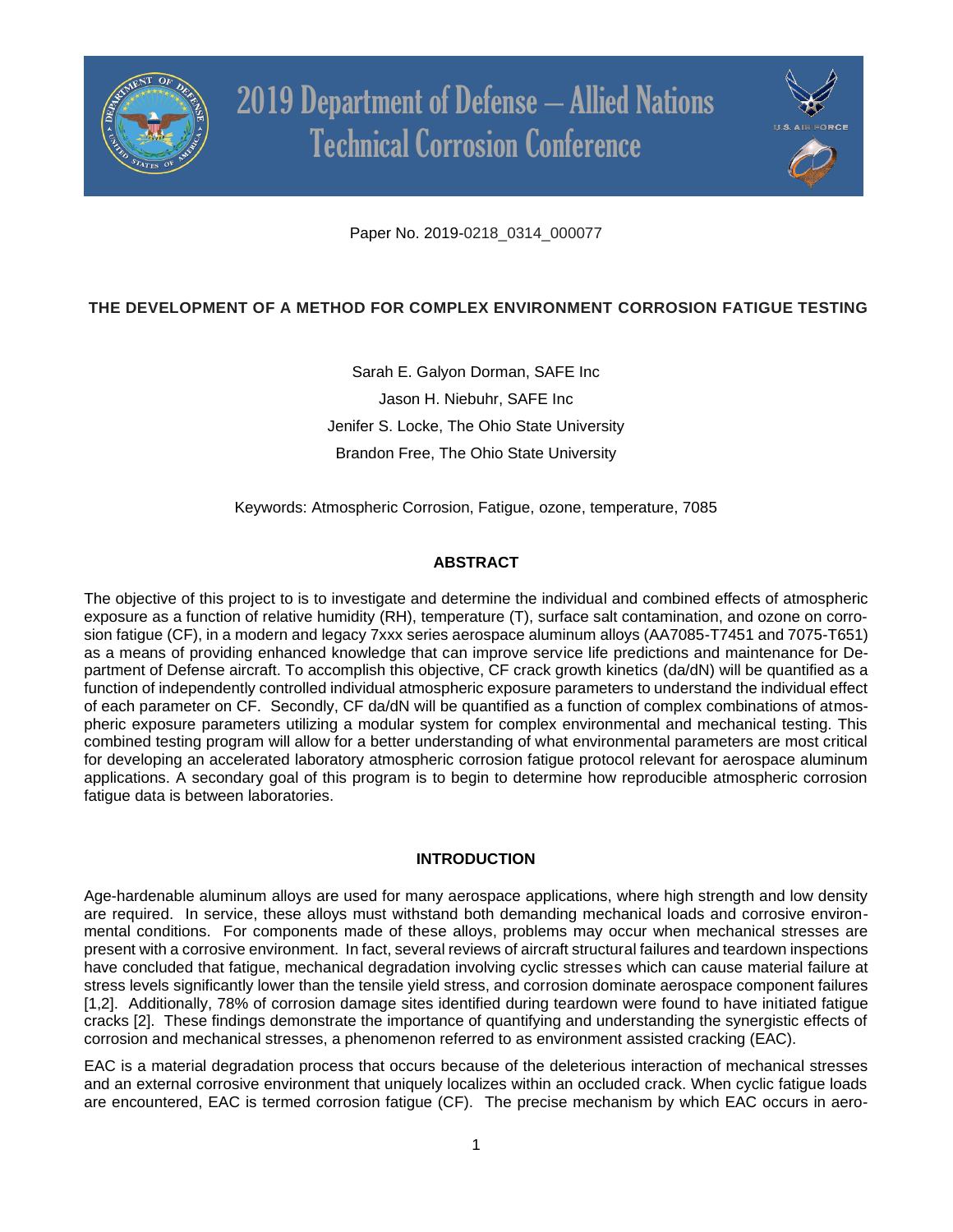space aluminum alloys is still debated, but it is likely either hydrogen environment assisted cracking (HEAC aka hydrogen environment embrittlement, HEE) or film rupture - anodic dissolution or some combination of these two [3,4,5,6]. Although the mechanism is still debated, two things are generally accepted: (1) the chemical and electrochemical conditions of the bulk environment are not maintained down the crack, particularly at the tip, and (2) it is the stress state and chemical/electrochemical conditions local to the crack tip that control EAC. As the Department of Defense (DoD) extends the service life of their aircraft or acquires new aircraft, understanding combined atmospheric environmental mechanical effects is paramount.

The wide breadth of knowledge, characterization, and prior research on CF performance of aerospace aluminum alloys has focused on full immersion in aqueous solutions, laboratory-moist air or pure water vapor [7-34]. Yet aircraft operate not only under a spectrum of mechanical loading, but also a spectrum of environmental conditions [35]. Temperature, humidity, atmospheric gas composition, chloride concentrations, and light exposure all vary as a complex function of geographical location, seasonal weather patterns, diurnal cycle, flight segments, and mission profile mix. Atmospheric exposure involves gas and particle pollutants dissolved in water vapor, rain, snow, fog, aerosol particulates and other debris. Although not inclusive, these pollutants include oxides of nitrogen (NO, NO2, etc.), sulfur dioxide (SO<sub>2</sub>), nitrous oxide (N<sub>2</sub>O<sub>2</sub>), nitric acid (HNO<sub>3</sub>), hydrogen chloride (HCl), hydrogen peroxide  $(H<sub>2</sub>O<sub>2</sub>)$ , chlorine atoms (Cl), ozone (O<sub>3</sub>), ammonia (NH3), chlorine nitrate (ClONO<sub>2</sub>), and hydroxyl (OH) [36,37]. Such contaminants collect on a metal surface and absorb moisture to deliquesce an electrolyte layer, or more likely electrolyte droplets, at partial pressure ( $P_{H2O}$ ) lower than expected for pure water condensation on a clean surface. Additionally, the chemical/electrochemical conditions local to the crack tip, which control CF, are likely to be very different under atmospheric conditions as diffusion, ion migration, and convective mixing with a bulk solution cannot occur.

Corrosion related research has resulted in noteworthy advances in understanding the kinetics of atmospheric corrosion. Current test methodologies, such as neutral salt fog described in ASTM<sup>1</sup> B117, often correlate poorly with field exposure [38, 39, 40]. The addition of ozone, UV light, and control of relative humidity was shown to create corrosion in highly pure silver (Ag) samples similar to outdoor exposures due to the formation of reactive oxidizing species [39,40]. Carbon steel and Al-Mg alloys samples demonstrated similar discrepancies between lab testing and actual field exposures that were mitigated with the addition of ozone and UV light [41]. Chlorides in con-junction with strong oxidizers like ozone react to create species that attack the substrate material. Furthermore, the aerosols that deposit chlorides on field exposure samples can vary in size, composition and acidity [42]. These variations have proven in recent experiments to influence corrosion morphologies and rates [41].

Due to limited prior research on EAC in atmospheric environments that create surface electrolyte droplets or continuous/semi-continuous layers, little is known about the ability to translate the well quantified full immersion EAC properties and behavior of many material systems to atmospheric service environments. Additionally, as most material qualification testing for aircraft alloys occurs in laboratory air or full immersion in aqueous sodium chloride, there is a concern that the fatigue crack growth rates being used are either too aggressive or too conservative leading to incorrect damage estimates and inspection intervals. When considering aerospace atmospheric influences on CF, investigations have focused on a more limited set of parameters. Likewise it may also suggest that the most critical time for environmental exposure on aircraft may not be on the ground, but rather during as-cent and descent when mechanical loading is occurring in conjunction with a wetting/drying cycle due to change in altitude. This research aims to understand how individual environmental atmospheric corrosion parameters effect fatigue crack growth, specifically ozone, temperature, salt film, UV-light and relative humidity as well as how those combined environmental parameters change fatigue crack growth. This results will allow for determination to be made on the critical environmental inputs required to produce a consistent, relevant accelerated atmospheric corrosion fatigue methodology to allow for better aircraft life predictions. A secondary aim of this project to understand how much variability occurs when different laboratories complete corrosion fatigue testing using the same complex environmental and mechanical loading parameters.

### **EXPERIMENTAL PROCEDURE**

The specimen selected for this work was the eccentrically loading single edge notch tension (ESE(T)) sample. This sample design was selected because the sample is an ASTM E647 approved sample geometry and requires limited material, while having a single crack front. The crack growth rate for the samples was measured using Fracture

<sup>1</sup> ASTM International 100 Barr Harbor Drive West Conshohocken, PA 19428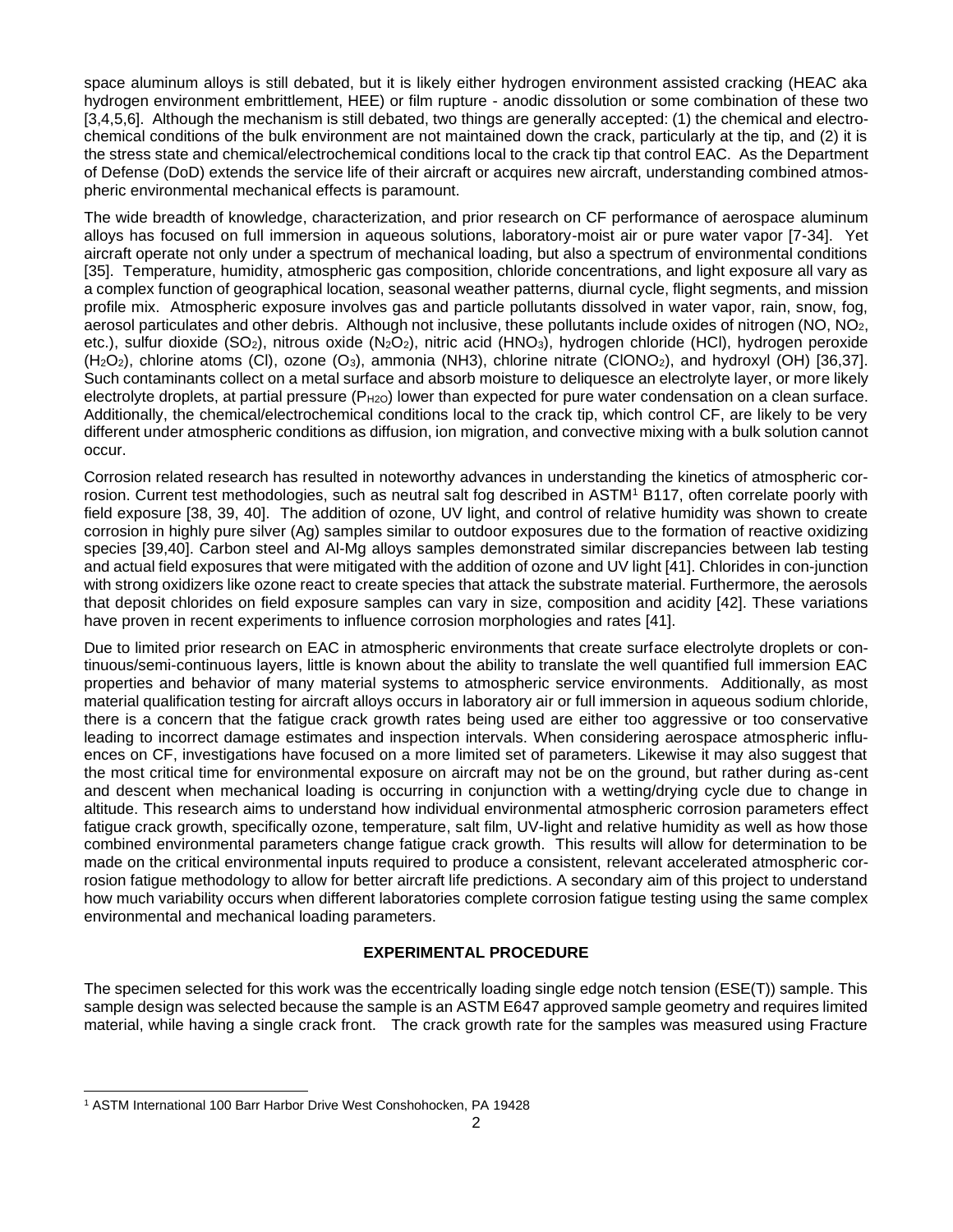Technology Associates (FTA)<sup>2</sup> direct current potential drop (dcPD) software with either a 50 MPa or 100 MPa MTS<sup>3</sup> servohydraulic test frame. All samples were made of a legacy, aluminum-zinc-magnesium-copper alloy (Al-Zn-Mg-Cu) (AA) 7075-T651 or a modern alloy 7085-T7451 with the rolling direction in line with the specimen length. Figure 1 shows the sample design. Figure 2 shows the results of the constant *ΔK*, *R* testing in both laboratory air and 0.06 M sodium chloride (NaCl) full immersion solution for AA7075-T651 samples. It should also be noted that the crack growth rate appears to slightly increase over time for the middle data set in Figure 2. This error is due to posttest correction using the final crack length measured with an optical microscope according to ASTM E647 [43] For a constant *ΔK* test the load is consistently decreased as the crack extends to hold *ΔK* constant, therefore if the crack length measurement from the dcPD system is off the final measured crack length the *ΔK* value is higher or lower than expected. This means that when posttest correction is applied the crack growth rate (*da/dN*) will be faster of slower over time depending on the crack length error. This error will not appear until posttest processing.





<sup>2</sup> FTA division of Laboratory Testing Inc 2331 Topaz Drive Hatfield, PA 19440

<sup>3</sup> MTS Systems Corporation 14000 Technology Drive Eden Prairie, MN USA 55344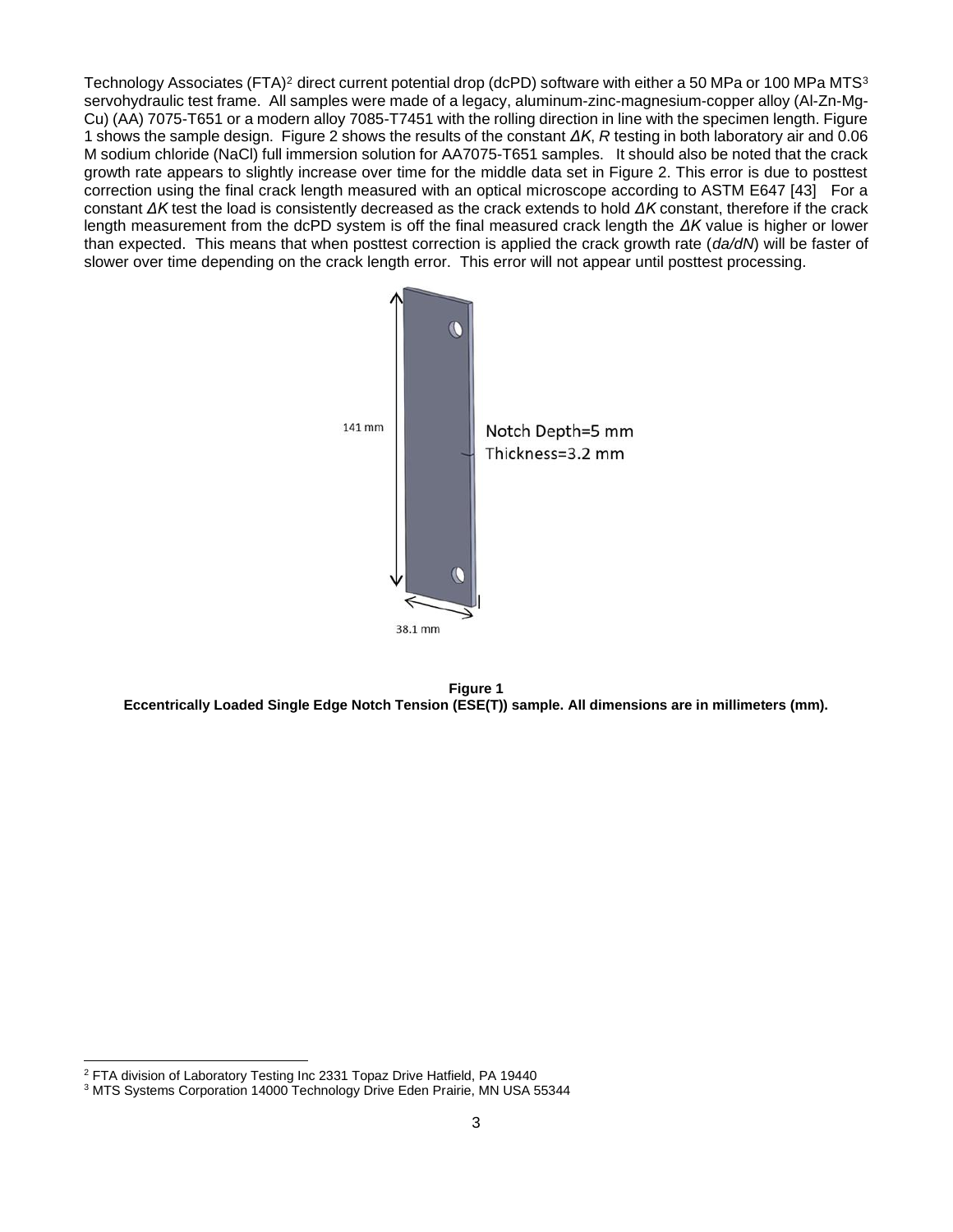**Crack Growth Rate vs. Crack Length** 



**Figure 2 Constant** *ΔK***,** *R* **testing for AA7075-T651 ESE(T) sample showing proper K-solution control.**

Middle tension (M(T)) specimens per ASTM E647 were milled from 6.35 mm thick AA7075-T651 to final dimensions of 102 mm wide by 406 mm long as shown in [Figure 1](#page-3-0) [43]. Specimen length was oriented in the rolling (loading) direction and thicknesses ranged from 5 to 6 mm depending on the amount of material removal required for each individual specimen to meet the flatness requirements of the standard [43]. Electrical discharge machining was not used for any manufacturing during this program [44].



<span id="page-3-0"></span>**Figure 1 Excerpt of engineering drawing of 102 mm by 406 mm M(T) test specimen, drawing dimension in inches.**

The starter notches were first milled as slots, then sharpened manually with a custom-manufactured cutting blade as described previously [45]. The gage section of the specimen around the starter notch was polished to enhance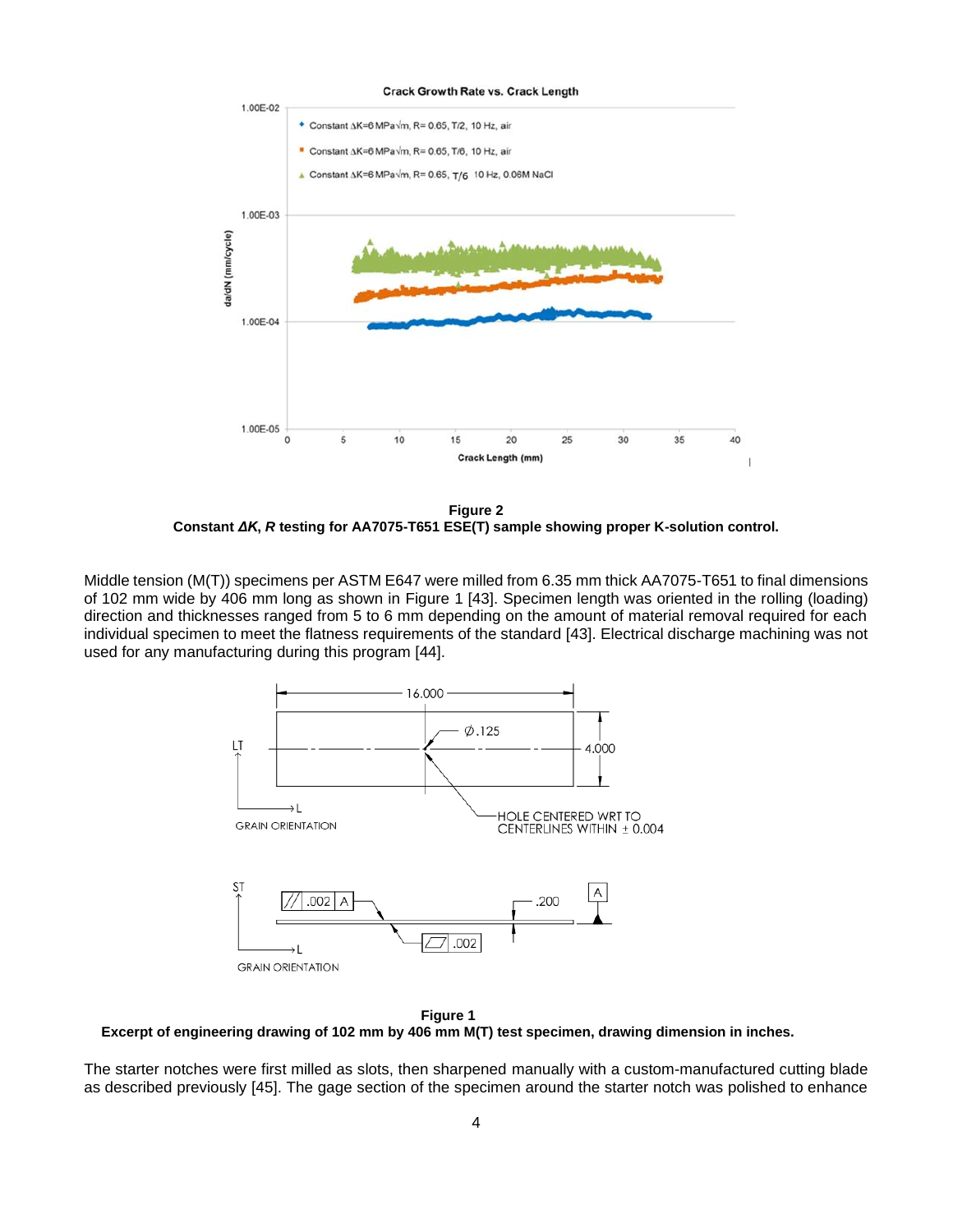resolution of the crack during surface optical crack length measurements. Fatigue crack growth rate (FCGR) tests were performed on a 250 kN capacity MTS Systems 810 servohydraulic mechanical test frame with the specimen gripped by the bolt and keyway clamps described in the M(T) specimen annex of ASTM E647 and shown in [Figure](#page-4-0)  [2](#page-4-0) [43].



**Figure 2 Bolt and keyway clamps gripping M(T) test specimen**

### <span id="page-4-0"></span>**Atmospheric Corrosion Effects on Fatigue Crack Growth**

Environmental fatigue testing was completed with both single parameter relative humidity (RH) control and varying RH control to determine the effect of a simulated atmospheric salt film of sodium chloride (NaCl) on fatigue crack growth rates. For the constant RH tests, the RH was held static at 90% for corrosion fatigue testing of ESE(T) samples with 400 µg/cm<sup>2</sup> NaCl applied to the samples surface [45, 46]. The environment was a salt film of approximately 400 µg/cm<sup>2</sup> sodium chloride (NaCl) applied evenly to the surface by pipetting a known amount of salt solution on to the sample surface and flash evaporating the solution  $[45, 46]$ . The value of  $400\mu g/cm^2$  was used as accelerated coastal salt loading amount bases on published work on environmental contaminants [44]. The acceleration is about 10 times the highest coastal value. The thin ends of the sample were not salted. Care was also taken to not fill the sample notch with solution. The salt film was then controlled by relative humidity. Two *∆K* values, 4 and 6 MPa√m, were evaluated along with two stress ratios (*R*), 0.1 and 0.65. The frequency (*f*) was 0.15 Hz. The test frequency was selected based on the frequencies being aircraft loading relevant while limiting test time [45, 47-51].

Testing was completed to determine the effect of wetting and drying on crack growth rates using the ESE(T) specimen with 400 μg/cm<sup>2</sup> thin film NaCl applied. The applied salt film was then rehydrated and controlled using relative humidity during the fatigue testing [39]. The RH was varied between 30% and 90% using active an RH control system which held the RH within approximately 1% of the set value. Thirty percent RH was selected for the lower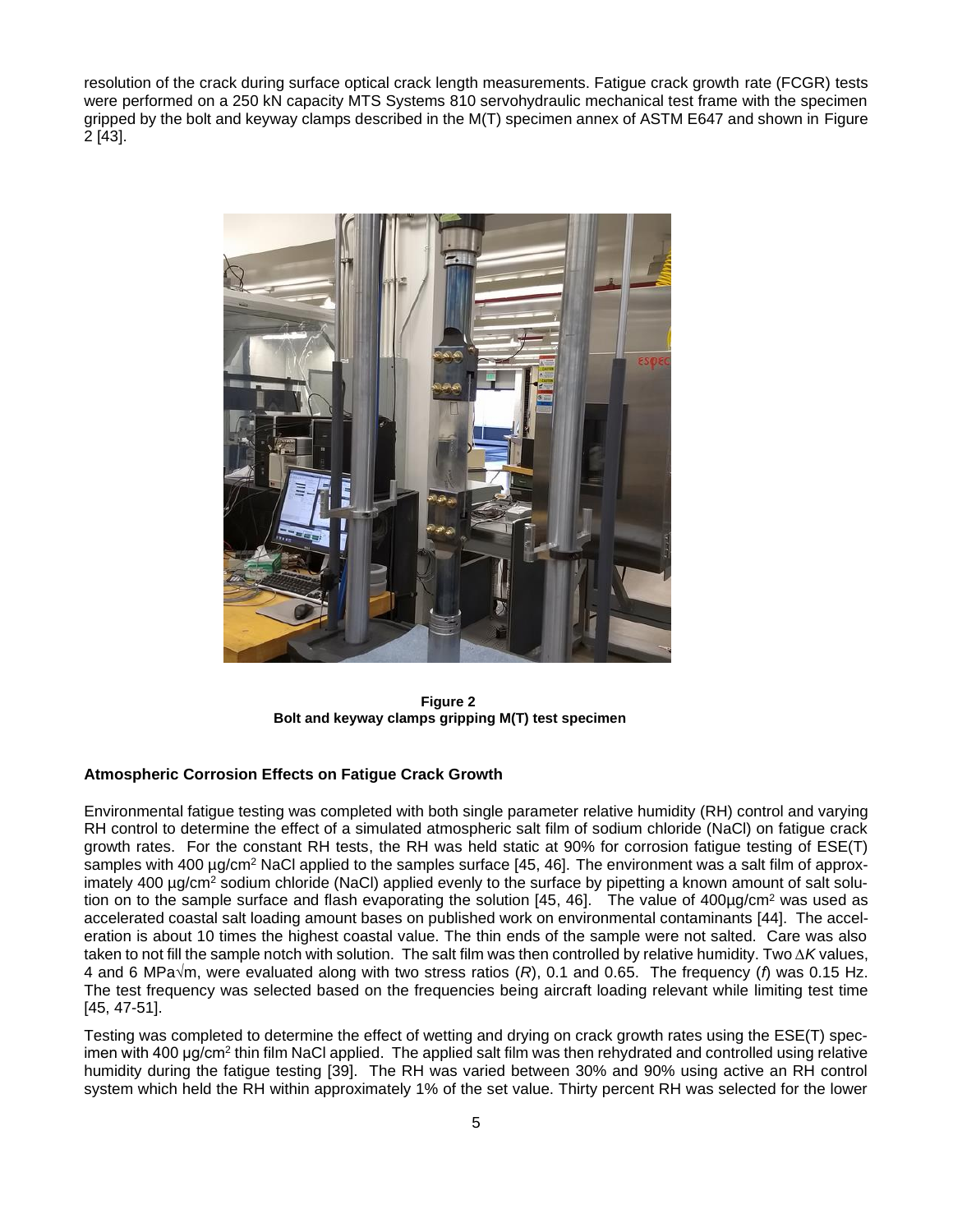value as NaCl should be dry under that RH and not causing corrosion to occur [52, 53]. Two *∆K* values, 4 and 6 MPa√m, were evaluated along with two stress ratios, 0.1 and 0.65 mentioned previously. The frequency was held constant at 1 Hz. Tests were started in a 30% RH environment and the crack was grown for a minimum of 1mm. Once the 1mm of growth was achieved, the specimen surface was wetted by increasing the RH in the test cell to 90% and the crack was grown for an additional 1 mm. The final step was to dry the specimen by returning the test cell to 30% RH. This process was then be repeated for the next set of mechanical load parameters. The RH was allowed to change as fast as possible and typically stabilized within 5 minutes. The fatigue crack was allowing to continue propagating during these RH changes.

Complex atmospheric environmental fatigue tests were completed using the M(T) sample under combinations of ozone, relative humidity, salt film and temperature in an effort to determine how the combined environmental parameters effect fatigue crack growth. The salt film was applied and controlled with RH. Specimens were precracked at least 1 millimeter (mm) in laboratory air conditions at an R of 0.1 with a *K*-shedding protocol with the normalized K-gradient, *C*, equal to -0.08 mm-1 and a cyclic loading frequency (f) of 10 Hz. For the test phase, specimens were loaded under a constant cyclic amplitude, starting at or above a *ΔK* of 3 MPa√m, an *R* of 0.65, and a cyclic loading frequency of 10 Hz.

For the environmental application for both sample designs, previously developed environmental control systems are being used. This flow-through environmental control system is designed to maintain a constant flow of humidified air and ozone that is mixed prior to entering the test cell. Relative humidity is generally controlled to within  $\pm 1\%$ and ozone to within  $\pm 2$  ppm passively. Each environmental parameter can be applied in combination or individually. Similarly, the gas lines can be connected to a variety of chambers. The temperature control uses a custom thermal chamber designed to work with a MTS servohydraulic load frame. These environmental control systems are described in other publications [45, 46].

### **RESULTS AND DISCUSSION**

Figure 5 shows the crack length versus cycles for a sample tested at a single set of mechanical loading parameters, *ΔK*=6MPa√m, *R*=0.1, *f*=0.15 Hz and a single set of environmental parameters, 400µg/cm<sup>2</sup> NaCl salt loading held at 90% RH. The goal of this test was to verify that the hydrated salt environment is able to enter the crack evenly over the course of a long fatigue test, often in excess of 3 to 5 weeks. The test performed well and had a highly linear crack growth rate as evidenced by the linear fit until approximately 22mm of crack growth. At 22mm of crack length the crack suddenly arrested and after waiting over a week the crack never grew again. The reason for this crack arrest is unknown. However, the test did show that the environment was reaching the crack for very long crack lengths as the crack growth rate is near that of full immersion, which would also be expected for a 90% RH value [54, 55]. This result is in line with other published work examining fatigue crack growth rates of aluminum alloys under atmospheric conditions [49, 50, 58]. While accelerated crack growth rates above full immersion have been noted, the cause is typically attributed to a wetting and drying cycle during testing [55-57]. Adjustments to the RH will also change the film layer thickness which can also effect corrosion rates under atmospheric conditions [55-57].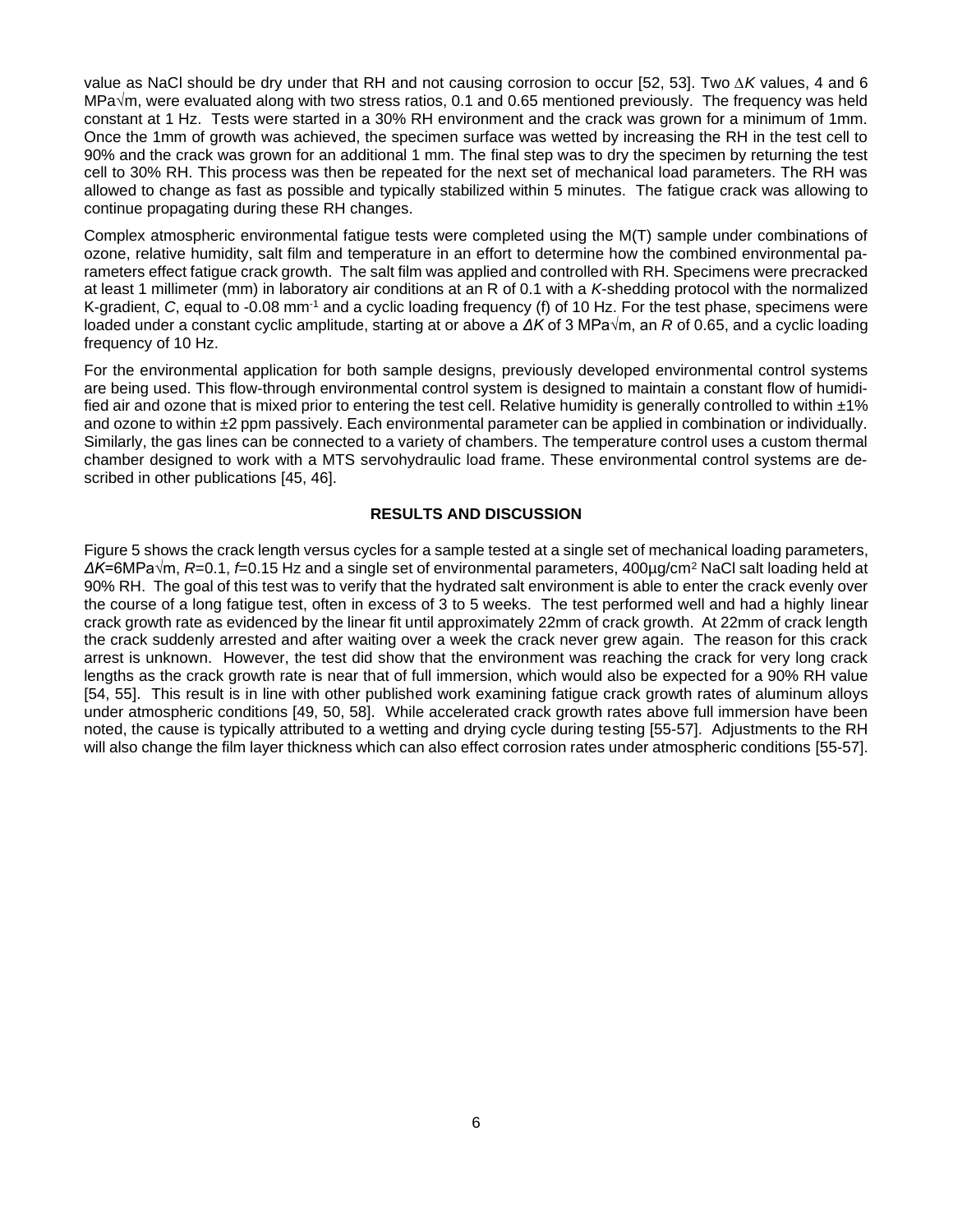

**Figure 5**

**Crack length versus cycles (***a* **versus** *N***) plot for a sample tested at a single environmental parameter to verify environmental ingress. The slope of the line is the crack growth rate (d***a/dN***).**

Figure 6 shows the wetting and drying fatigue crack growth rate data taken for the sample with 400 µg/cm<sup>2</sup> NaCl applied to the surface and then controlled by varying the RH between 30% and 90% (shaded regions [Figure\)](#page-7-0) to determine the effects of wetting and drying on atmospheric corrosion fatigue. If there was no lag between the hydration and ingress of the surface salt and the increase in FCGR, a square wave would be the expected shape of the response as the increase in RH happens over the course of approximately five minutes. The data shows some amount of lag time for changes in RH, however it was confirmed that the salt is affecting the crack growth rates once the RH changes, as the crack growth rates for all of the high humidity regions were close to full immersion NaCl conditions. When the sample was put through a drying cycle the data shows an increase in crack growth rates as the RH drops towards 30%, this increase in crack growth rate is likely actually occurring and supports drying cycle being the more aggressive environment [55-57]. The reason for this acceleration in crack growth during drying is theorized to be related to increased oxygen reduction with decreasing solution layer thickness or the critical chloride concentrations being achieved to allow for pitting to begin as the crack dries [55-57]. Either of which could increase anodic dissolution and the related cathodic reactions under the thin film condition which would increase hydrogen production which could lead to hydrogen embrittlement and increase the environmentally assisted fatigue crack growth rates during the drying cycle [55-57].Similar crack propagation results have been noted by other researchers on 5xxx and 7xxx series aluminum alloys undergoing atmospheric wetting and drying tests under stress corrosion cracking conditions [55-57]. More recent publications support the increase in crack growth rate is likely due to the decreasing solution layer thickness as compared to the chloride concentration change [55].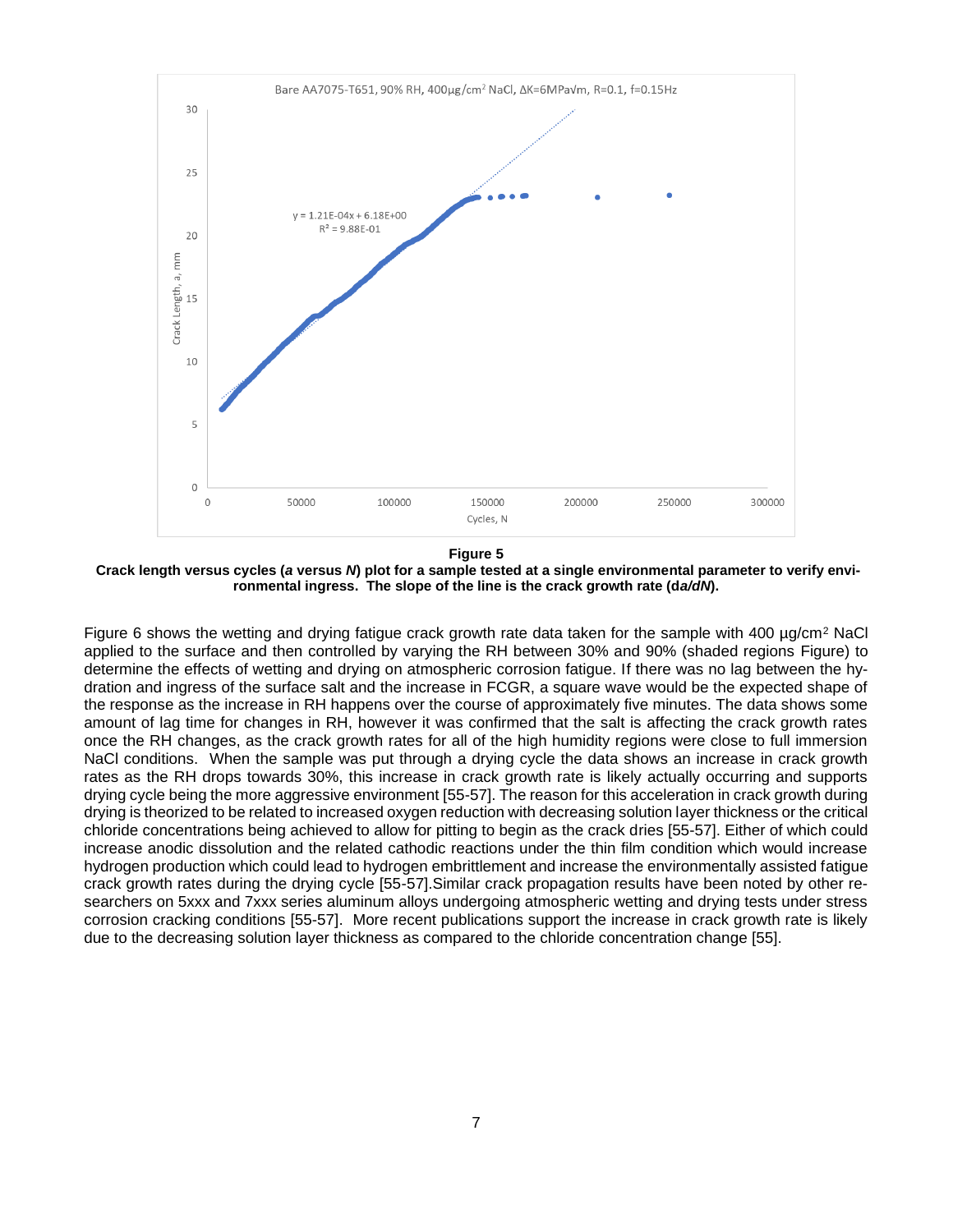

**Figure 6**

<span id="page-7-0"></span> **Effect of atmospheric wetting and drying on FCGRs for various constant** *ΔK***, constant** *R* **mechanical loading conditions. The shading on the chart denotes the application of 90% RH for each loading condition, areas without shading were tested at 30% RH. The test frequency was 1 Hz for the entire test.** 

#### **Complex Environmental Testing**

Various combinations of environmental parameters have also been tested. The results of the ozone, salt film and RH have been documented in other publications [45, 46, 59]. Figure 7 shows the results of testing using the M(T) sample, under laboratory air baseline conditions (red triangles) compared to ozone at 30 ppm (gray squares), ozone (30 ppm) with 80% RH (green circles) and ozone (30 ppm) with 80% RH with a 400 µg/cm<sup>2</sup> NaCl film added to the surface of the sample (black x-marks), all testing was completed at a frequency of 10 Hz and a *R* of 0.65. The loading frequency of 10 Hz was selected to allow for each test to be finished in under a month; however this high frequency will limit environmental exposure at the crack tip.

The presence of ozone in dry air did not affect the crack growth rate of the alloy, this result was somewhat expected, due to the ozone not reacting with the crack tip to form an oxide capable of slowing crack growth rates. This is in line with other research published on silver where the presence of ozone without water vapor is insufficient to produce oxidizing effects due to the lack of atomic oxygen [39,40]. The loading frequency of 10 Hz also limits the time available for oxide formation, testing at a lower frequency could allow for oxides to form with dry ozone. When water vapor was added to the ozone, the crack growth rate drops to below the baseline data up to a ∆K of almost 8 MPa√m, then the crack growth rate increases over that of the dry baseline. The decrease in crack growth rate is from the combined effects of ozone with relative humidity allowing for an oxide film to develop on the crack tip protecting the crack from the moist environment, above a ∆K of 8 MPa√m, the ability of that oxide film to withstand the mechanical loading breaks down. When the salt film is added to the sample surface, the crack growth rates initially fall in line with the dry air baseline data, showing that the combined presence of the chloride with the increased oxide layer is only able to protect the crack growth rates down to a dry air condition. Between a ∆K of approximately 5.2 and 7 MPa√m, the crack growth rate is reduced to the levels noted during the wet test with ozone added, this shows that the chloride is not reaching the crack tip during this portion of the test, either due to oxide film development or other phenomenon, possibly sample drying. Once the crack exceeded ∆K of 7 MPa√m the crack growth rate matches the 85% RH test with ozone added, showing that the mechanical driving force has taken over the crack growth rate. It should be noted that based on previously published work on silver and accelerated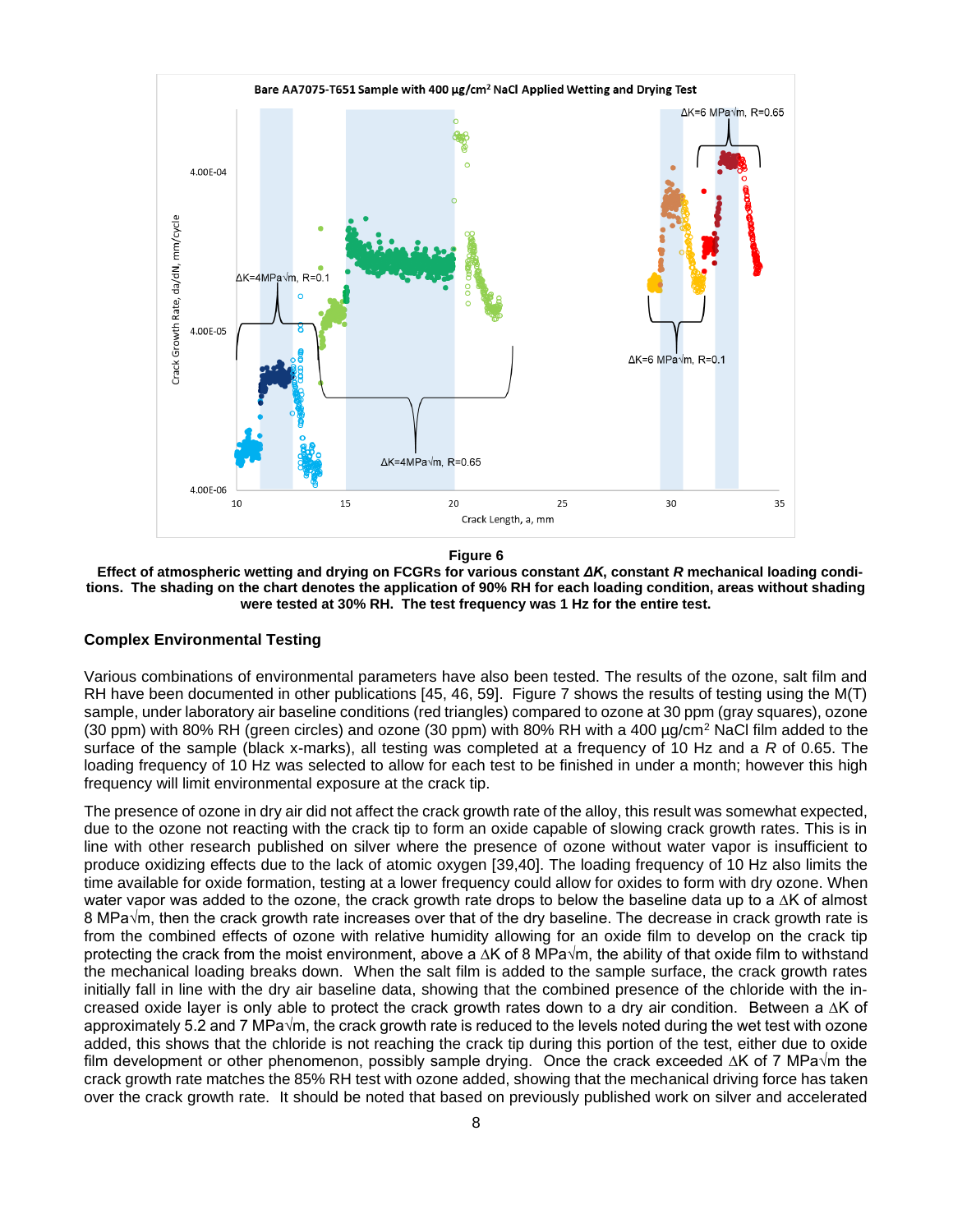corrosion damage, the inhibiting effects of ozone on the crack growth rates in aluminum were somewhat unexpected and need to be further explored [38, 39, 40, 60,61]. These results also highlight that corrosion accelerating oxidizers for some material systems may not produce the same results for other material systems based on oxides and corrosion products formed.

Post fatigue testing, the fracture surface was examined with a scanning electron microscope (SEM) and using energy dispersive x-ray spectroscopy (EDS) to confirm the presence of corrosion damage and chlorides on the sample surface. The EDS confirmed sodium chloride was present across the fatigue surface all the way to the crack tip just prior to the overload region.

For this program, temperature was added as a variable. First testing was completed at a temperature of -60◦C, shown as black stars. Then testing was completed with salt film and ozone added with the -60C temperature, blue triangles. The effect of ozone which in prior tests appeared to slow FCGR with RH and salt film has no effect at low temperature. These types of tests, are important because the results can help guide which environmental parameters are critical for accelerated laboratory test method development.



**Figure 7 Effect of various complex environmental parameters on FCGR in 7075-T651.**

### **Laboratory Comparison**

One of the other goals of this program is to define the variability of complex environmental fatigue data produced in different laboratories. To begin that comparison first the baseline laboratory air crack growth rate data measured at Ohio State and SAFE were compared for the same lot of AA7085-T7451. Figure 8 shows the results of this comparison, which have excellent agreement.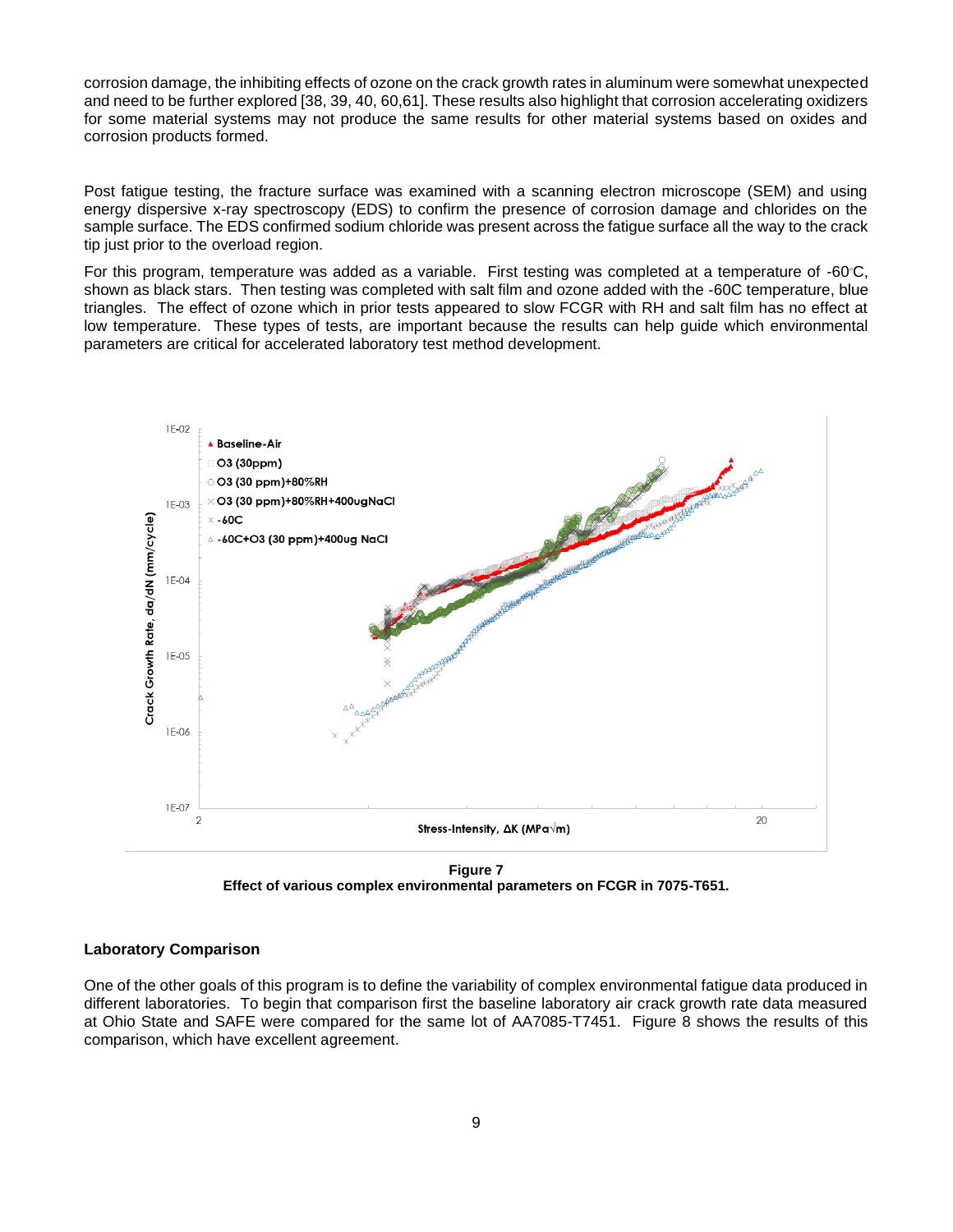

**Figure 8 Comparison fatigue crack growth rate data for laboratory air tests taken at two locations for AA7085-T7451.**

### **CONCLUSIONS**

Fatigue testing with complex atmospheric environments on aluminum alloys has shown that producing consistent results that relate back to effects with individual parameters or results without load application is difficult. As such, the goal of this program is to provide insight into how these individual and combined environmental parameters effect fatigue crack growth in aerospace aluminum alloys. Another aim is for two separate laboratories to produce robust, repeatable results fatigue crack growth rate results under laboratory atmospheric environments. These combined results can then be used to determine which environmental parameters dominate allowing for improved laboratory testing methods for atmospheric corrosion of aluminum alloys. Currently is has been shown that the two laboratories have excellent agreement with fatigue crack growth rates in laboratory air tests. It has also been shown that ozone has limited effect of fatigue crack growth at -60C using a loading frequency of 10 Hz.

#### **ACKNOWLEDGEMENTS**

This work was funded under a USAFA Broad Agency Announcements (FA7000-14-2-0013, FA-7000-15-2-0012 and FA7000-18-2-0001) by the Office of Naval Research Science and Technology and by the United States Office of the Secretary of Defense Corrosion Policy and Oversight Office under the Technical Corrosion Collaboration (TCC). Some research was completed at the United States Air Force Academy Center for Aircraft Structural Life Extension (CAStLE).

The views and conclusions contained herein are those of the authors and should not be interpreted as necessarily representing the official polices and endorsements, either expressed or implied, of the US Air Force Academy or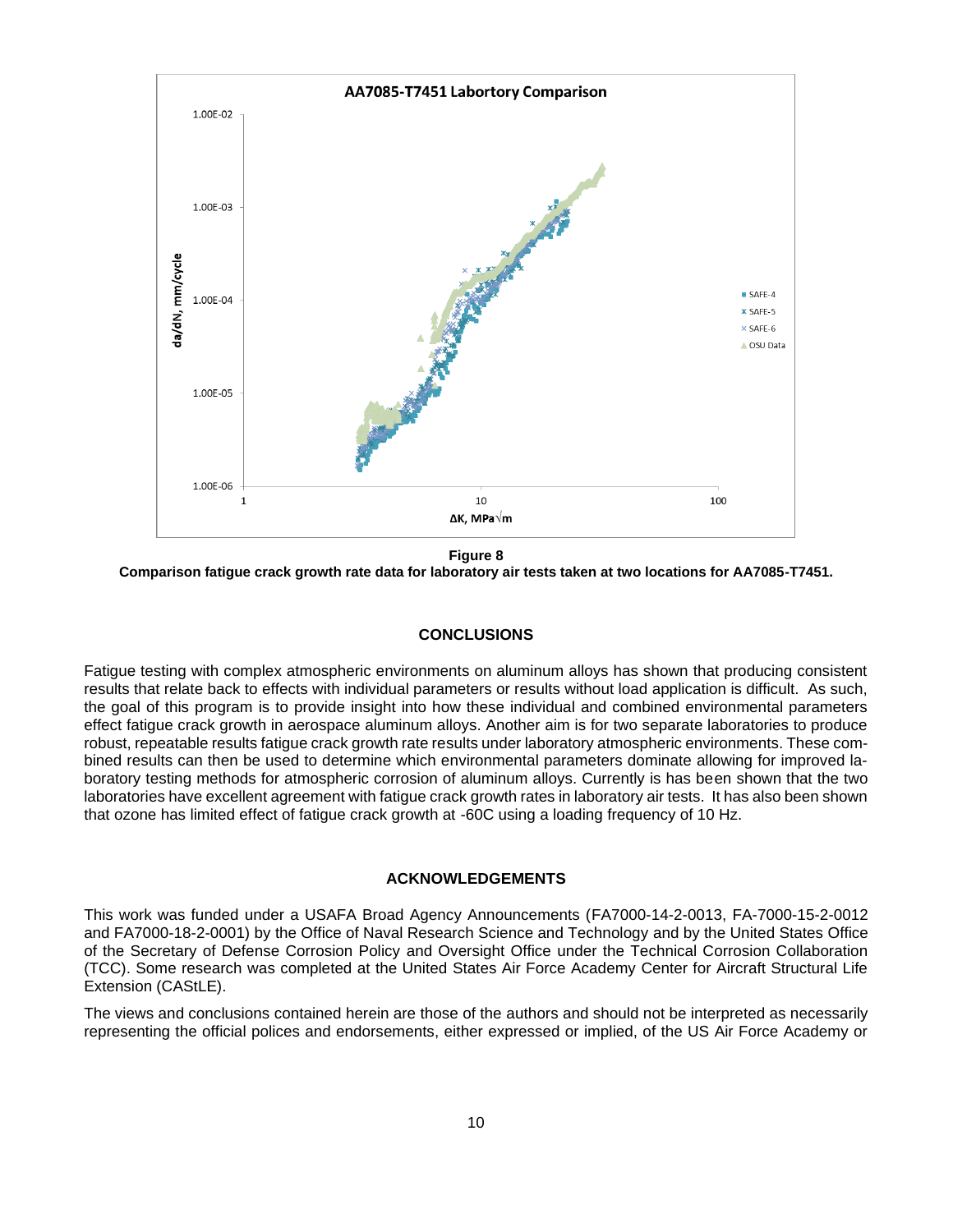the US Government. This material is declared a work of the United States Government and is not subject to copyright protection in the United States.

#### **REFERENCES**

1. Findlay, S. & Harrison, N. Why aircraft fail. Materials today 5, 18-25 (2002).

2. Shoales, G. A., Fawaz, S. A. & Walters, M. R. in ICAF 2009, Bridging the Gap between Theory and Operational Practice 187-207 (Springer, 2009).

3. Gangloff, R. P. in Environment Induced Cracking of Metals (eds R.P. Gangloff & M.B Ives) 55-109 (NACE, 1989).

4. Wei, R. P. & Gangloff, R. P. in Fracture Mechanics: Perspectives and Directions, ASTM STP 1020 (eds R.P. Wei & R.P Gangloff) 233-264 (ASTM International, 1989).

5. Ford, F. & Andresen, P. L. Corrosion in nuclear systems: environmentally assisted cracking in light water reactors. Corrosion Technology-New York and Basel- 17, 605-642 (2002).

6. Ford, F. P. & Andresen, P. L. in Advances in Fracture Research (ed K. Salema) 1571-1584 (Pergamon Press, 1989).

7. Corsetti, L. & Duquette, D. The Effect of Mean Stress and Environment on Corrosion Fatigue Behavior of 7075- T6 Aluminum. Metallurgical and Materials Transactions B 5, 1087-1093 (1974).

8. Feeney, J. A., McMillan, J. C. & Wei, R. P. Environmental Fatigue Crack Propagation of Aluminum Alloys at Low Stress Intensity Levels. Metallurgical Transactions 1, 1741-1757 (1970).

9. Ford, F. P. Corrosion Fatigue Crack Propagation in Aluminum-7% Magnesium Alloy. Corrosion 35, 281-287 (1979).

10. Gingell, A. D. B. & King, J. E. The Effect of Frequency and Microstructure on Corrosion Fatigue Crack Propagation in High Strength Aluminium Alloys. Acta Materialia 45, 3855-3870 (1997).

11. Holroyd, N. J. H. & Hardie, D. Factors Controlling Crack Velocity in 7000 Series Aluminium Alloys During Fatigue in an Aggressive Environment. Corrosion Science 23, 527-531, 533-546 (1983).

12. Khobaib, M., Lynch, C. T. & Vahldiek, F. W. Inhibition of Corrosion Fatigue in High Strength Aluminum Alloys. Corrosion 37, 285-292 (1981).

13. Nakai, Y., Alavi, A. & Wei, R. Effects of Frequency and Temperature on Short Fatigue Crack Growth in Aqueous Environments. Metallurgical and Materials Transactions A 19, 543-548 (1988).

14. Piascik, R. S. & Gangloff, R. P. Environmental Fatigue of an Al-Li-Cu Alloy: Part I. Intrinsic Crack Propagation Kinetics in Hydrogenous Environments. Metallurgical and Materials Transactions A 22, 2415-2428 (1991).

15. Stoltz, R. E. & Pelloux, R. M. Inhibition of Corrosion Fatigue in 7075 Aluminum Alloys. Corrosion 29, 13-17 (1973).

16. Lynch, S. P. Mechanisms of Environmentally Assisted Cracking in Al-Zn-Mg Single Crystals. Corrosion Science 22, 925-937 (1982).

17. Wei, R. P. Fatigue-Crack Propagation in a High-Strength Aluminum Alloy. International Journal of Fracture Mechanics 4, 159-168 (1968).

18. Lee, E. U., Vasudevan, A. K. & Glinka, G. Environmental Effects on Low Cycle Fatigue of 2024-T351 and 7075-T651 Aluminum Alloys. International Journal of Fatigue 31, 1938-1942 (2009).

19. Piascik, R. S. & Gangloff, R. P. in Environment Induced Cracking of Metals (eds R.P. Gangloff & M.B. Ives) 233-239 (NACE, 1989).

20. Pao, P. S., Imam, M. A., Cooley, L. A. & Yoder, G. R. Comparison of Corrosion-Fatigue Cracking of Aluminum-Lithium Alloy AA 2090-T8E41 and Alloy AA 7075-T651 in Salt Water. Corrosion 45, 530-535 (1989).

21. Gasem, Z. & Gangloff, R. P. in Chemisty and Electrochemistry of Corrosion and Stress Corrosion Cracking (ed R.H. Jones) 501-521 (TMS-AIME, 2001).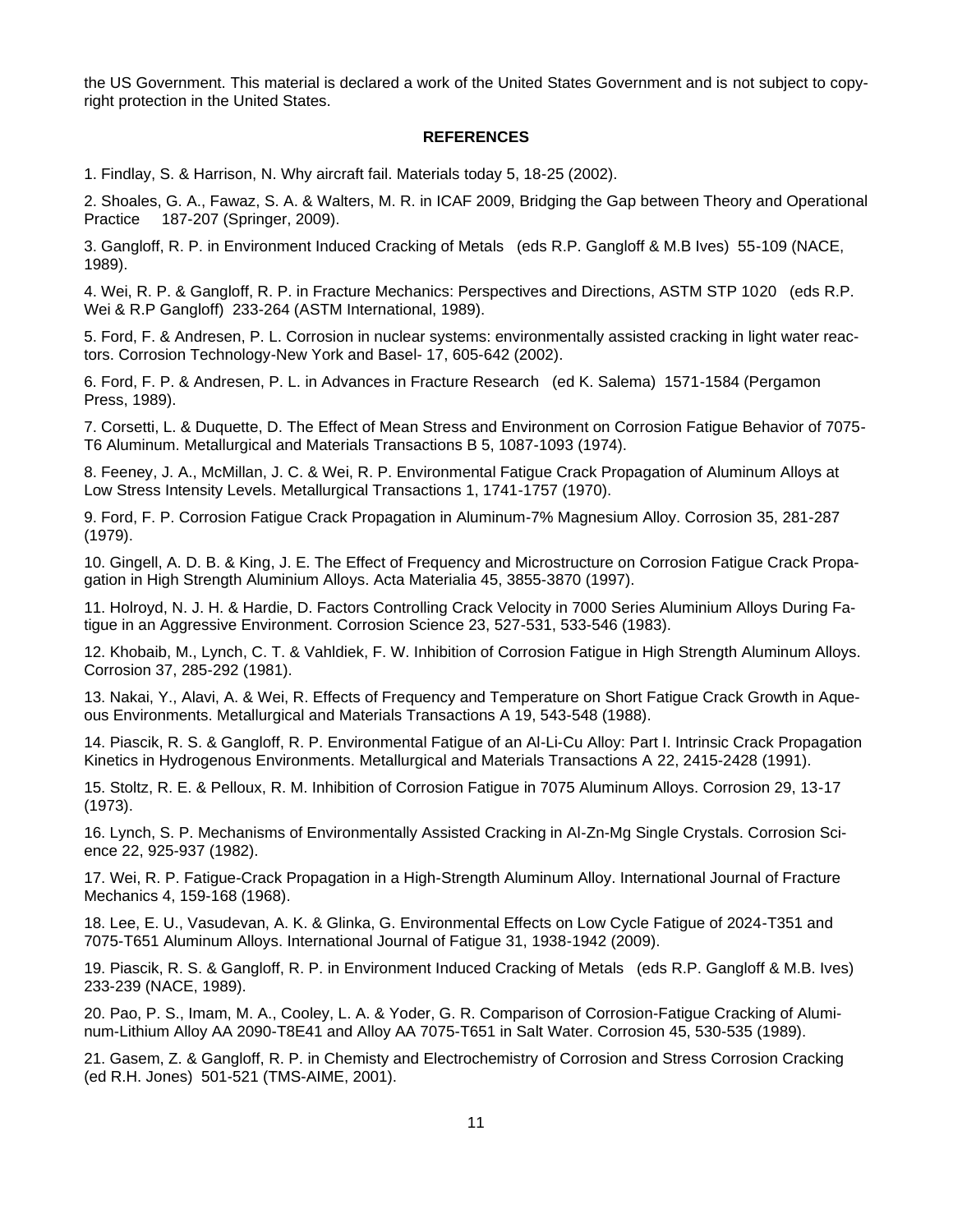22. Gasem, Z. M. Frequency Dependent Environmental Fatigue Crack Propagation in the 7XXX Alloy/Aqueous Chloride System Ph.D. thesis, University of Virginia, (1999).

23. Green, A. M. & Knott, J. F. in Advances in Fracture Research (ed K. Salama) 1747-1756 (Pergamon Press, 1989).

24. Warner, J. S. & Gangloff, R. P. Alloy induced inhibition of fatigue crack growth in age-hardenable Al–Cu Alloys. International Journal of Fatigue 42, 35-44, doi:10.1016/j.ijfatigue.2011.04.013 (2012).

25. Warner, J. S., Kim, S. & Gangloff, R. P. Molybdate Inhibition of Environmental Fatigue Crack Propagation in Al-Zn-Mg-Cu. International Journal of Fatigue 31, 1952-1965 (2009).

26. Lin, F. & Starke, E. A. in Hydrogen Effects in Metals (eds I.M. Bernstein & A.W Thompson) 485-492 (TMS-AIME, 1980).

27. Wanhill, R. Fractography of Fatigue Crack Propagation in 2024-T3 and 7075-T6 Aluminum Alloys in Air and Vacuum. Metallurgical and Materials Transactions A 6, 1587-1596 (1975).

28. Carter, R., Lee, E., Starke, E. & Beevers, C. The Effect of Microstructure and Environment on Fatigue Crack Closure of 7475 Aluminum Alloy. Metallurgical and Materials Transactions A 15, 555-563 (1984).

29. Gao, M., Wei, R. P. & Pao, P. Chemical and Metallurgical Aspects of Environmentally Assisted Fatigue Crack Growth in 7075-T651 Aluminum Alloy. Metallurgical and Materials Transactions A 19, 1739-1750 (1988).

30. Pao, P. S., Gao, M. & Wei, R. P. Environmentally Assisted Fatigue-Crack Growth in 7075 and 7050 Aluminum Alloys. Scripta Metallurgica 19, 265-270 (1985).

31. Ruiz, J. & Elices, M. Effect of Water Vapor Pressure and Frequency on Fatigue Behaviour in 7017-T651 Aluminium Alloy Plate. Acta Materialia 45, 281-293 (1997).

32. Hartman, A. On the Effect of Oxygen and Water Vapor on the Propagation of Fatigue Cracks in 2024-T3 Alclad Sheet. International Journal of Fracture Mechanics 1, 167-188 (1965).

33. Bradshaw, F. J. & Wheeler, C. The Effect of Environment on Fatigue-Crack Growth in Aluminum and some Aluminum Alloys. Applied Materials Research 5, 112-120 (1966).

34. Broom, T. & Nicholson, A. Atmospheric Corrosion Fatigue of Age Hardenable Aluminum Alloys. Journal of the Institute of Metals 89, 183-190 (1960-1961).

35. Schuetz, W. Corrosion fatigue- The forgotten factor in assessing durability. ICAF 95- Estimation, enhancement and control of aircraft fatigue performance, 1-51 (1995).

36. Finlayson-Pitts, B. J. & Pitts, J. N. Chemistry of the Upper and Lower Atmosphere. (Academic Press, 2000).

37. Leygraf, C. & Graedel, T. Atmospheric Corrosion. (Wiley-Interscience, John Wiley & Sons, 2000).

38. International, A. Vol. B117 (ASTM International, West Conshohocken, PA, 2003).

39. Chen, Z. et al. Influence of UV irradiation and ozone on atmospheric corrosion of bare silver. Corrosion Engineering, Science and Technology 45, 169-180 (2010).

40. Liang, D. et al. Effects of sodium chloride particles, ozone, UV, and relative humidity on atmospheric corrosion of silver. Journal of the electrochemical society 157, C146-C156 (2010).

41. Khullar, P. & Kelly, R. G. in NACE Corrosion Conference. (NACE).

42. Cole, I., Azmat, N., Kanta, A. & Venkatraman, M. What really controls the atmospheric corrosion of zinc? Effect of marine aerosols on atmospheric corrosion of zinc. International materials reviews 54, 117-133 (2009).

43. Vol. E647-08 671-715 (ASTM International. West Conchohocken, PA).

44. Saravanan R. Arunachalam, Sarah E. Galyon Dorman, Richard T. Buckley, N. Aidan Conrad, Scott A. Fawaz, "Effect of electrical discharge machining on corrosion and corrosion fatigue behavior of aluminum alloys" International Journal of Fatigue, June 2018, Vol 111, pp. 44-53.

45. S.E. Galyon Dorman, J. H. Niebuhr, S. R. Arunachalam, R. T. Buckley, and S. A. Fawaz. (2018). Predicting and Managing Atmospheric Corrosion in DOD High Strength Aluminum Alloys. SAFE Inc.